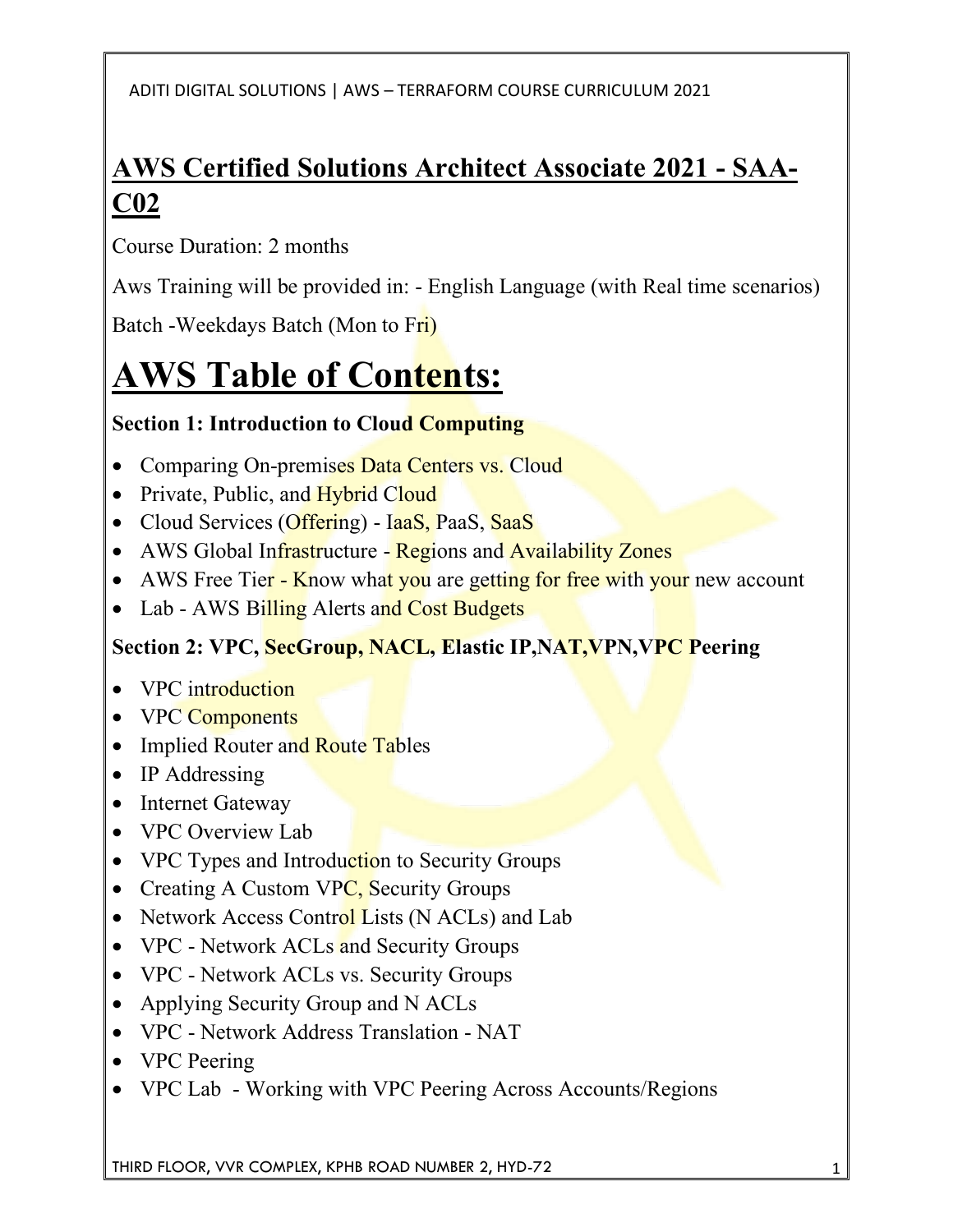- Transit Gateway
- VPC Virtual Private Networks (VPN)
- VPC Direct Connect
- Direct Connect Routing and Link Aggregation Groups (LAGs)
- Hybrid Connectivity Use Cases /Scenarios
- AWS Direct Connect Gateway
- AWS Direct Connect Limits
- VPC Endpoints Gateway Endpoint
- Lab VPC Gateway Endpoint
- VPC Interface Endpoint
- VPC Interface Endpoints
- Egress Only Internet Gateway (forIPv6)
- Egress-only Internet
- VPC Flow log and **DHCP** Option Sets

## **Section 3: Elastic Compute Cloud (EC2)**

- Elastic Block Store Types
- EC2 LAB Creating an EC2 instance
- Encrypting the Root Volume of an EC2 instance
- EC2 Enhanced Networking and Placement Groups
- EC2 Placement Groups
- EC2 Status Checks and Monitoring
- EC2 Instance States
- EC2 Instance Termination and Termination Protection
- EC2 Instance Metadata and User Data
- Labs EC2 Instance User Data
- Labs EC2 instance metadata
- Migration to/from AWS  $EC2 \& VM$  Import/Export
- Bastion Hosts
- EC2 Instance Launch Modes (Purchase Options) Reserved & Scheduled Instances
- EC2 Instance Launch Modes
- VPC and EC2 Instance Tenancy Attribute
- Elastic Compute Cloud Elastic
- Network Interfaces (ENIs)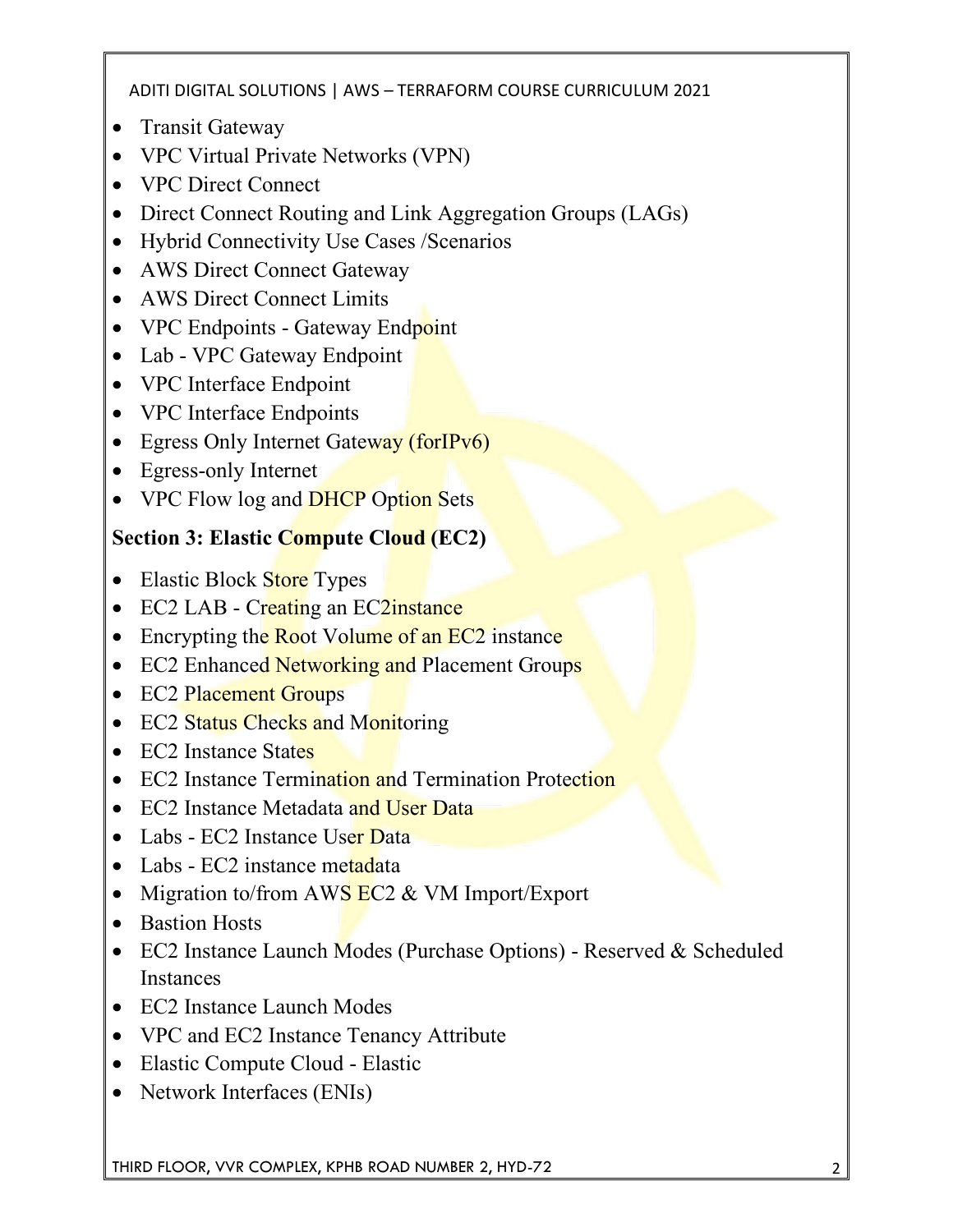- Elastic Network Interface (ENI) IP Addressing
- NAT instance Source/Destination Check
- Public IPv4 address auto assignment
- DEMO TCP/IP Packet Walkthrough -Deep Dive
- LAB EC2 VPC Combined Project Lab
- EC2 NAT Instance Project
- EC2 Labs NAT Instance
- Project & NAT Gateway

## **Section 4: Introduction to Encryption and AWS KMS**

- Introduction to Encryption and **Cloud HSM**
- AWS Key Management Service (KMS) Introduction
- AWS KMS Customer Master Keys

## **Section 5: AWS's Elastic Block Store (EBS)**

- EBS Block Store Types and IOPS
- EBS Snapshots
- EBS Snapshots 2
- Lab EBS Volumes and Snapshots
- EBS Encryption
- EBS Encryption- Changing the Encryption state of an EBS volume
- Lab Root EBS Volume Encryption
- EBS Sharing EBS Snapshots
- EBS Copying EBS snapshots
- Lab EBS Encryption and Sharing Snapshots
- EBS Creating and Registering AMIs from Block Store Volumes
- EBS Creating AMIs from
- EBS-Backed EC2 Instances
- Labs EBS Creating and Sharing AMIs
- Labs EBS Creating and Sharing AMIs Encryption Key permissions
- EBS Redundant Array of Independent Disks (RAID) and EBS volumes

## **Section -6 Elastic Load Balancer (ELB)**

- Elastic Load Balancer Introduction
- Elastic Load Balancer How it works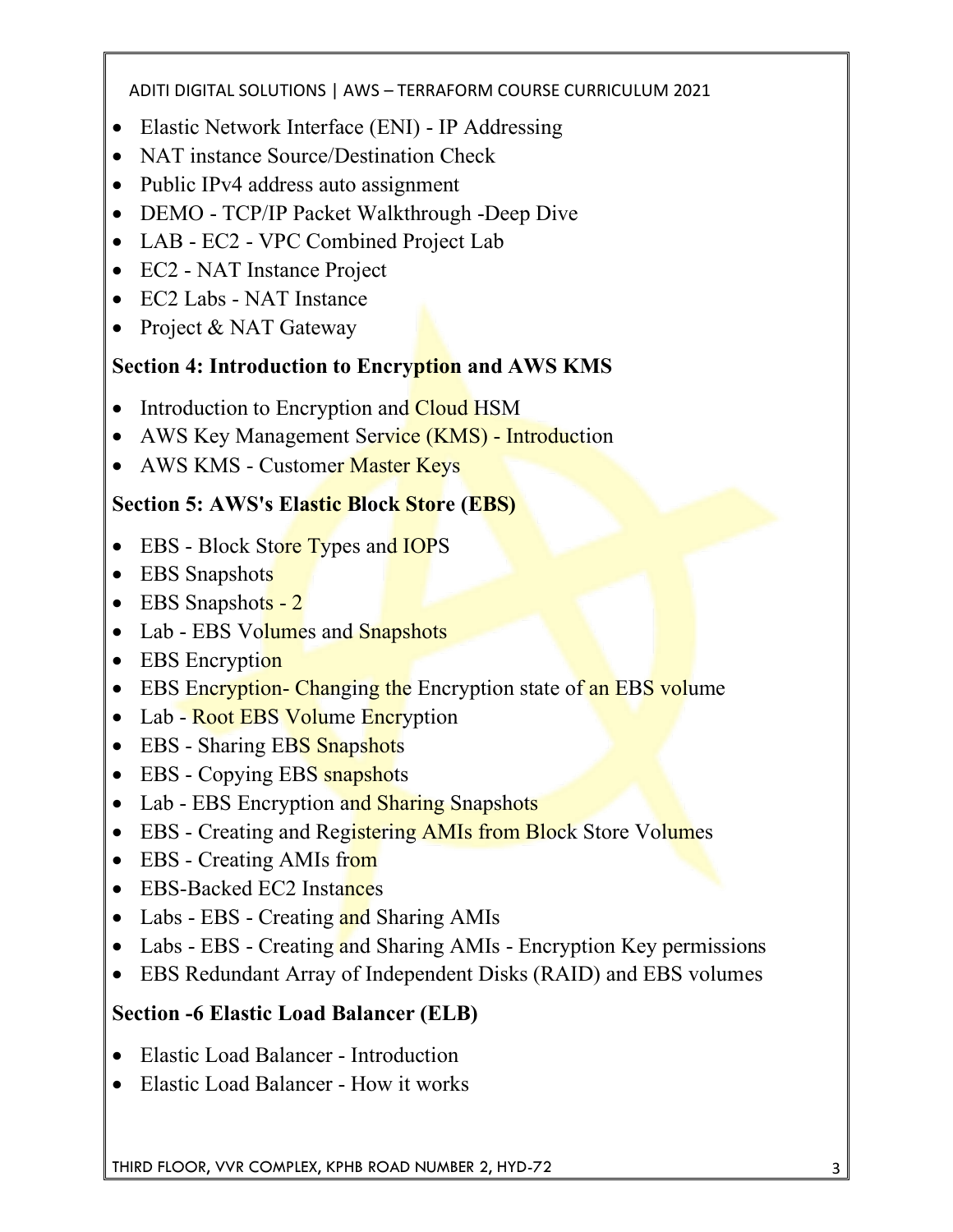- How ELB works
- ELB health checks
- ELB Cross Zone Load Balancing
- ELB Positioning -Internet-facing vs Internal ELB
- Refresher for TCP IP Packet flow
- ELB Security Group
- ELB Network ACLs
- ELB Layer 4
- TCP/SSL Listeners
- ELB Layer 7 HTTP/HTTPS Listeners
- ELB Service Classical Load Balancer Overview and Lab Layout
- ELB & Sticky Sessions (Session Affinity)
- ELB Security policy for SSL/HTTPS sessions
- SSL/HTTPS authentication Client and Server Certificates
- ELB Connection Draining
- ELB Monitoring
- ELB Pre-Warming & Scaling

## **Section 7: AWS Auto Scaling**

- Auto Scaling Introduction
- Auto Scaling Components
- Auto Scaling Features
- Auto Scaling Availability Zone Rebalance feature
- Adding/Detaching EC2 instances to/from Auto Scaling Groups
- Auto Scaling and Elastic Load Balancing Service
- Auto Scaling health checks
- Auto Scaling Health Checks SNS Notifications & Merging Auto Scaling groups
- Hands On Lab Auto Scaling
- Auto Scaling policies/plans -Scheduled Scaling, On-Demand Simple Scaling, On-Demand Step Scaling, Target Tracking Scaling
- Auto Scaling Monitoring

## **Section 8: Introduction to Databases**

• Introduction to Relational Databases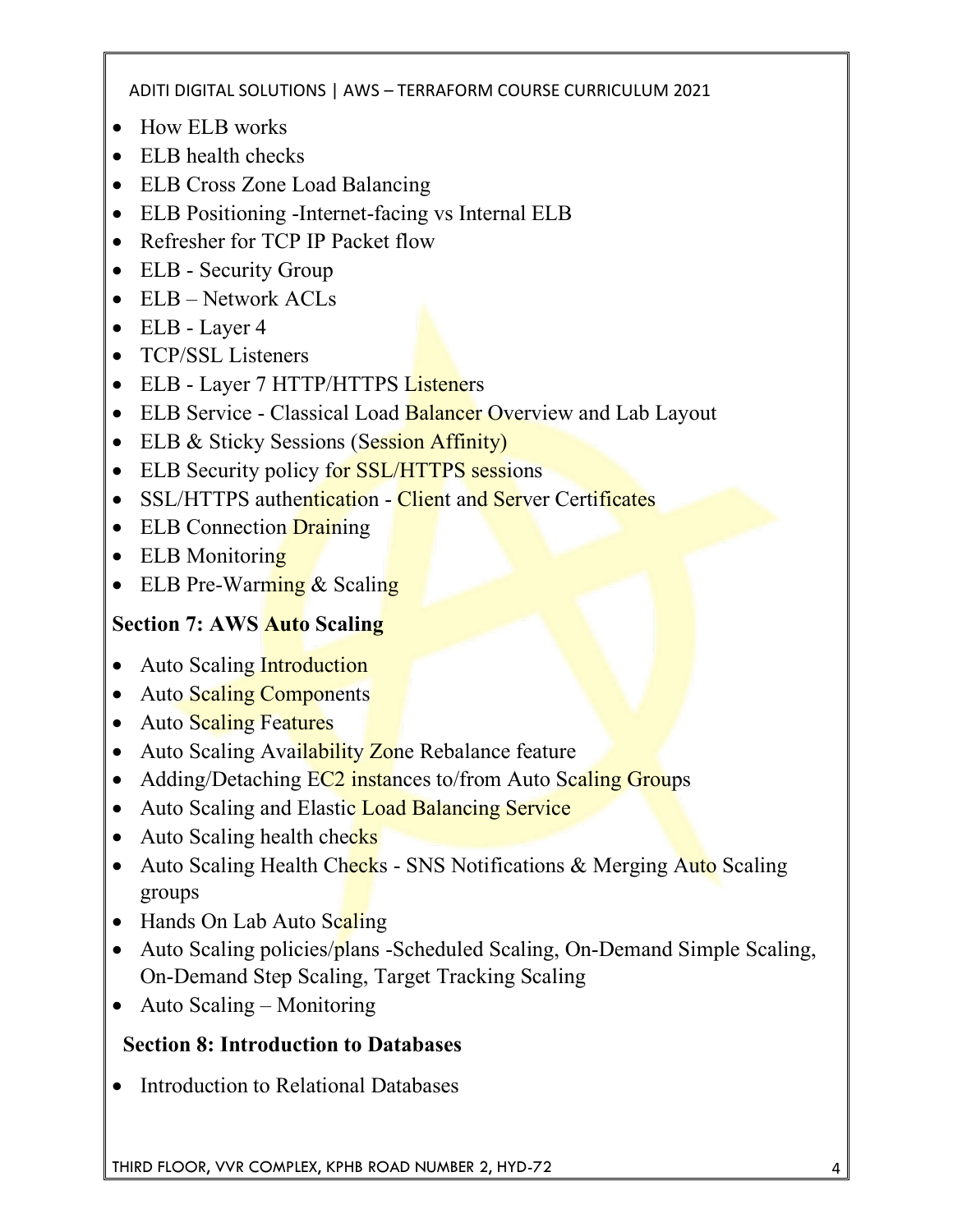- Introduction to Non-Relational Databases (No-SQL)
- RDS Types and Examples of Non-Relational Databases

#### **Section 9: Relational Database Service (RDS)**

- RDS Introduction lecture to the AWS RDS Service
- RDS Multi-AZ option
- RDS Subnet Groups
- Hands on Lab Creating an RDS instance
- RDS Automatic Backups
- RDS Manual Backups (Snapshots)
- RDS Multi-AZ
- RDS instance security and encryption
- RDS Read Replicas of RDS instances
- Hands on Labs RDS Instance
- Actions, Snapshots and Read Replicas
- RDS Billing and Reserved DB instances
- $RDS Scaling$

#### **Section 10: Amazon Aurora**

- Amazon Aurora Introduction
- Aurora Cluster Architecture
- Amazon Aurora End Points
- Amazon Aurora Features -
- Amazon Aurora Features Autoscaling, Storage and Reliability, High Availability
- Amazon Aurora Security,
- Amazon Aurora Security, Encryption, Global DB, Aurora with other Services
- Hands On Labs Create an Amazon Aurora DB Cluster
- Amazon Aurora Replication, Automated backup, and Snapshots, Backtrack feature
- Amazon Aurora Serverless

#### **Section 11: AWS Auditing**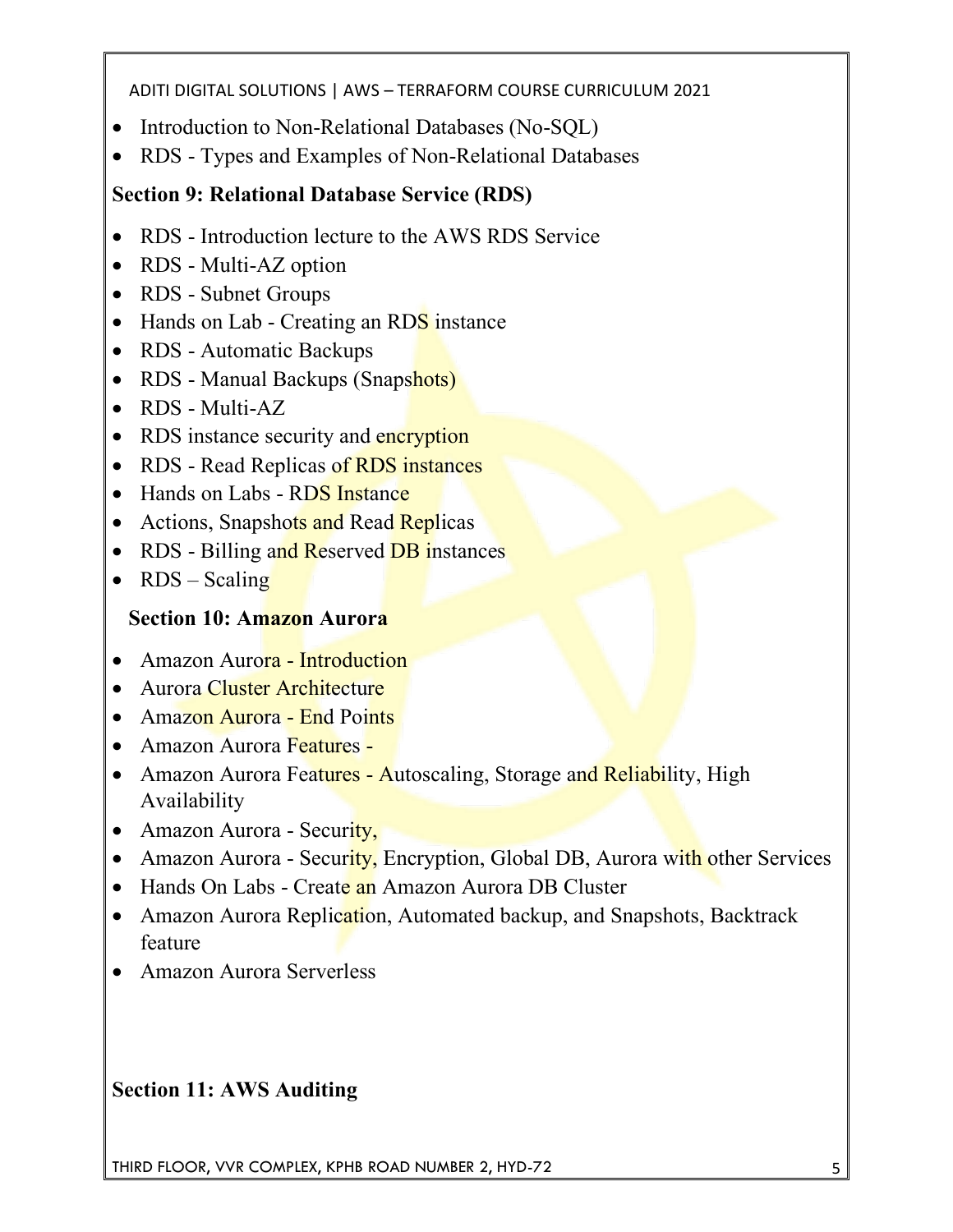- AWS Auditing, Monitoring, and Notification Services
- AWS Simple Notification Service (SNS)
- AWS Simple Notification Service -Reliability & Security
- Hands On Labs Simple Notification Service (SNS)
- Introduction to AWS CloudTrail
- CloudTrail Log File Integrity Validation
- Amazon CloudWatch Introduction
- CloudWatch How it works, Cloud Watch Concepts
- Amazon CloudWatch Alarms
- Hands On Labs CloudWatch Alarms
- CloudWatch Logs Introduction and Concepts
- CloudWatch Logs Insights, CW and
- EC2, CloudTrail, S3 and Elasticsearch
- Hands On Labs CloudWatch Logs with VPC Flow Logs and CloudWatch Alarms
- AWS CloudWatch Logs CW Agent, Real Time Processing, and Cross Account Logging
- CloudWatch Events
- Hands On Labs Cloud Watch Events

#### **Section 12:Simple Storage Service (S3)**

- Amazon S3 Introduction to Object Storage
- Amazon S3 Data Consistency
- models in distributed storage systems
- Amazon S3 AWS S3 Buckets
- Amazon S3 Objects
- Hands On Labs Creating a S3 bucket and uploading Objects
- Amazon S3 Bucket Versioning and MFA Delete
- Hands On Labs S3 Bucket Versioning
- S3 Managing Access and Access Policies
- Amazon S3 Access Policy types
- Amazon S3 Understanding Bucket and Object ACLs
- Amazon S3 Copying / Uploading S3 Objects
- S3 Storage Classes
- Amazon Glacier Archive Retrieval in Glacier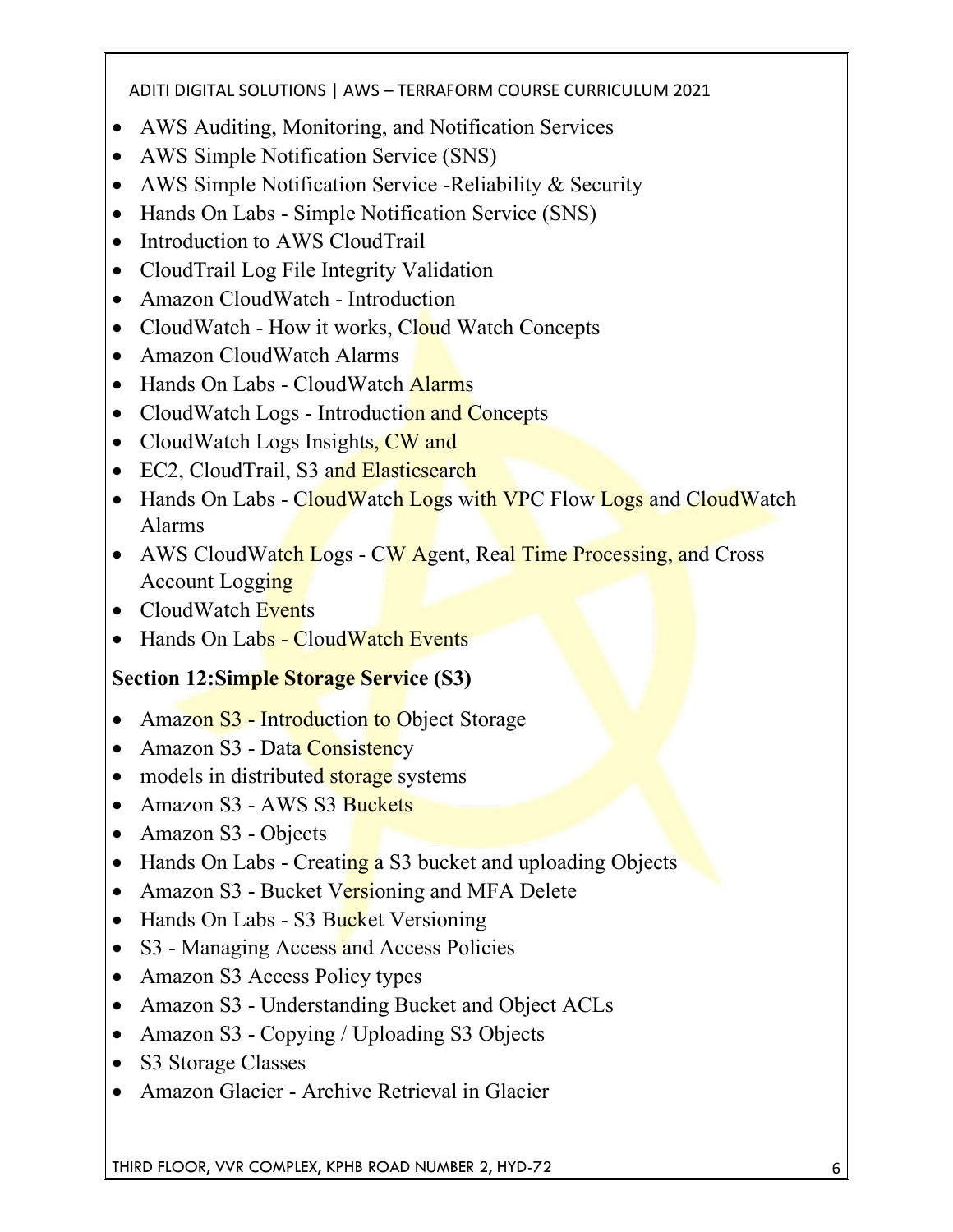- Amazon S3 Bucket Lifecycle Policies
- Hands on Labs S3 Lifecycle Policies/Rules
- Amazon S3 Server-Side Encryption(SSE)
- Amazon S3 Server-Side Encryption -Detailed
- Hands on Labs S3 Server Side Encryption
- Amazon S3 When to use Access Control Lists with Buckets & Object
- Amazon S3 When to use Bucket and User Policies
- Amazon S3 Static Website Hosting in an S3 Bucket
- Hands On Labs S3 Static Website Hosting
- Amazon S3 Pre-Signed URLs
- Amazon S3 Cross Region Replication (CRR)
- S3 Same Region Replication SRR
- Hands On Labs S3 SRR and CRR
- Amazon S3 Cross Origin Resource Sharing (CORS)
- S3 Transfer Acceleration
- Amazon S3 Performance considerations and best practices
- Amazon S3 and Glacier SELECT
- Core Knowledge S3 Billing
- Core Knowledge S3 Notification and S3 Monitoring

#### **Section 13: File System options - EFS and FSx**

- AWS Elastic File System (EFS) Introduction to the Service and Mount Targets
- AWS EFS Use Cases, Use in On-premise Servers, Storage Classes, Pricing
- Hands On Labs EFS
- AWS EFS Data Encryption, EFS Data backup, EFS and AWS Data sync, Monitoring EFS
- AWS FSx for Windows File Server Introduction, Deployment options  $\&$ Encryption
- Amazon FSx Data Protection, Backup/Restore, Access, Monitoring and **Security**
- Hands On Labs Amazon FSx for Windows File Server
- Amazon FSx for Lustre
- Amazon EFS vs FSx for Windows vs FSx for Lustre
- Hands On Labs Amazon FSx for Lustre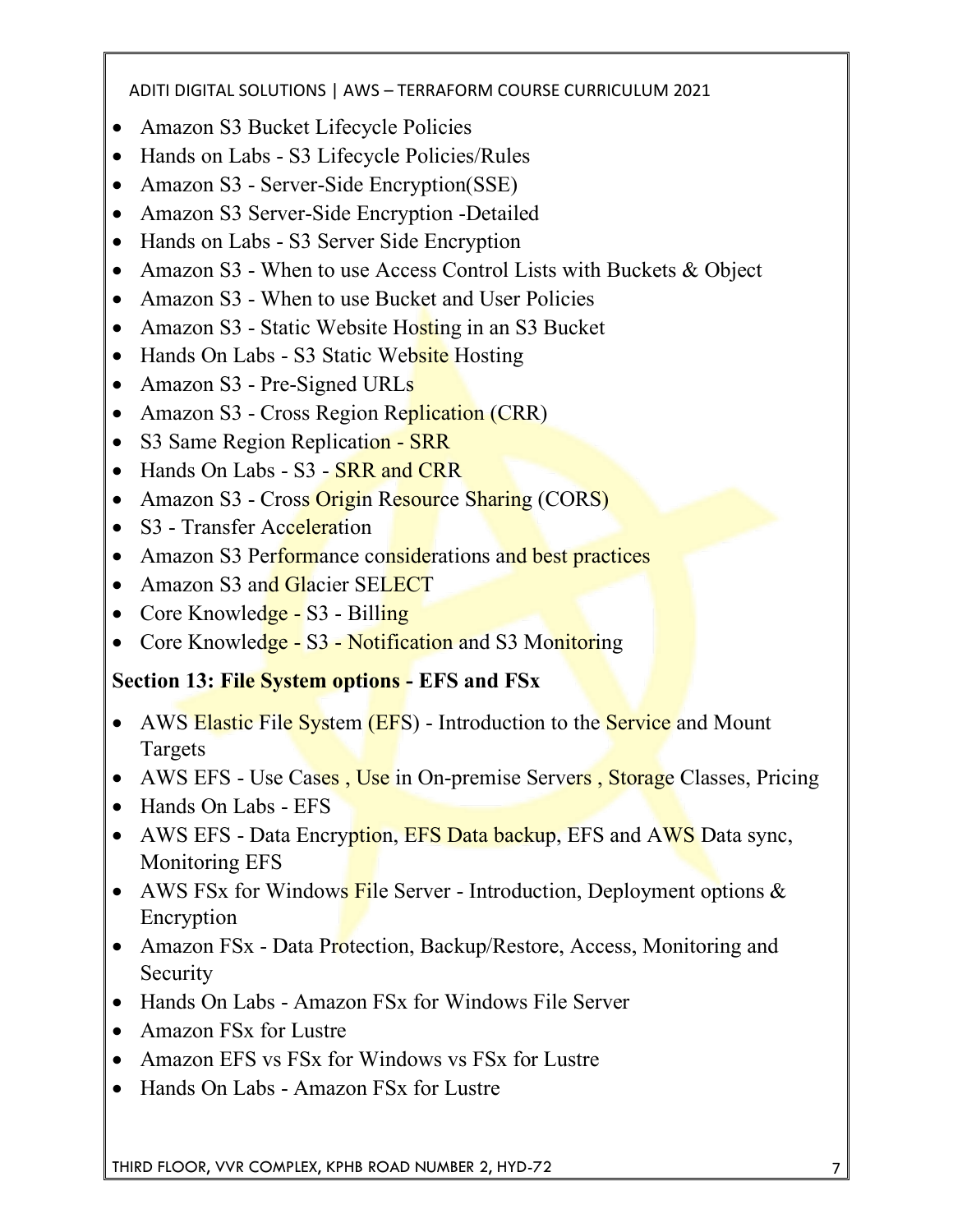#### **Section 14: Amazon Route 53 - AWS's Domain Name System (DNS) Service**

- Amazon Route 53 Introduction to DNS System and DNS Hierarchy
- Amazon Route 53 Registering Domains with Route 53
- Amazon Route 53 Steps to configure ROUTE 53
- Hands On Labs Registering a Domain Name with Route 53
- Amazon Route 53 Hosted Zones
- Amazon Route 53 Working with Hosted Zones
- Hands On Labs Creating/testing the Lab setup and Route 53 Simple Routing
- Amazon Route 53 Supported **DNS** Record Types
- Amazon Route 53 Alias or No Alias CNAME vs Alias records
- Hands On Labs Route 53 Alias Records
- Amazon Route 53 Health Checks
- Amazon Route 53 Routing Policies Failover & Geolocation Routing
- Hands On Labs Route 53 Health Checks and Failover Routing
- Hands On Labs Route 53Geolocation (Geo) Routing
- Amazon Route 53 Latency and Weighted Routing Policies
- Hands On Labs Route 53 Latency Routing
- Hands On Labs Route 53 Weighted Routing
- Hands On Lab Amazon Route 53MultiValue Answer
- Amazon Route 53 Resolver
- Hands on Labs Route 53 Resolver
- Amazon Route  $53 -$ Pricing

#### **Section 15 : AWSCloudFront**

- Content Delivery Networks (CDNs) introduction
- Amazon CloudFront Static and Dynamic Content
- Amazon CloudFront Introduction
- Amazon CloudFront Regional Edge Cache
- Amazon CloudFront Distributions
- Amazon CloudFront Origin types
- Amazon CloudFront Content Delivery
- Amazon CloudFront Alternate Domain Names
- Amazon CloudFront Supported HTTP Methods & Serving Private Content
- Amazon CloudFront Viewer & Origin Protocol & Object Invalidation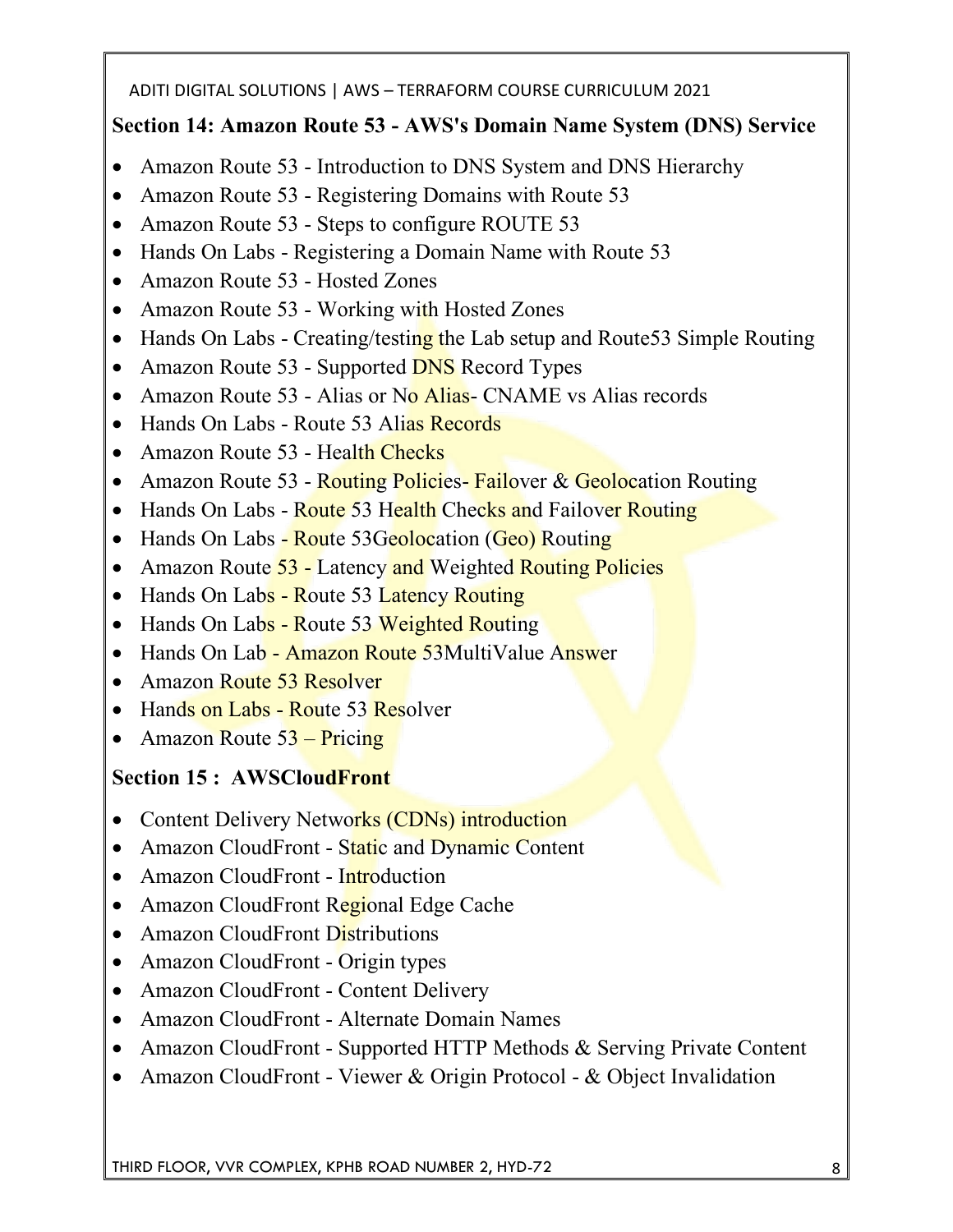- Hands On Labs Configuring a CloudFront Web Distribution with a S3 AWS Origin
- Amazon CloudFront Field Level Encryption & WAF & GeoRestriction
- Amazon CloudFront Video Streaming/ Access Logs & CloudTrail/ Pricing
- Global Accelerator
- Hands-On Lab : Global Accelerator

## **Section 16: Messaging and Integration**

- AWS Simple Queue Service (SQS) Introduction
- AWS SQS Polling types and SQS Timers
- AWS SQS Reliability, Security, and Encryption
- Hands On Labs Simple Queue Service and Integration with SNS
- AWS SQS Monitoring, SQS queue names, and Logging
- Amazon MQ

#### **Section 17: Amazon Serverless Services**

- Introduction to  $\overline{AWS}$  Lambda
- AWS Serverless (lambda-based)
- Applications building blocks
- AWS Lambda Function Invocation types
- AWS Lambda Triggers Event Sources that can Trigger a Lambda Function
- Hands On Labs Lambda and S3 as a Trigger
- AWS Lambda Use Cases
- AWS Lamda Scaling, Versioning, and Service Limits
- AWS Lambda Operatins and Monitoring
- AWS Lambda Edge
- Introduction to AWS API Gateway
- API Gateway Architecture, API Methods and Resources
- API Gateway Scaling Throttling and Caching
- API Gateway CORS  $&$  API Operations and Monitoring
- Hands On Labs API Gateway

## **Section 18: AWS DynamoDB**

• AWS DynamoDB - Review of NoSQL and Data Types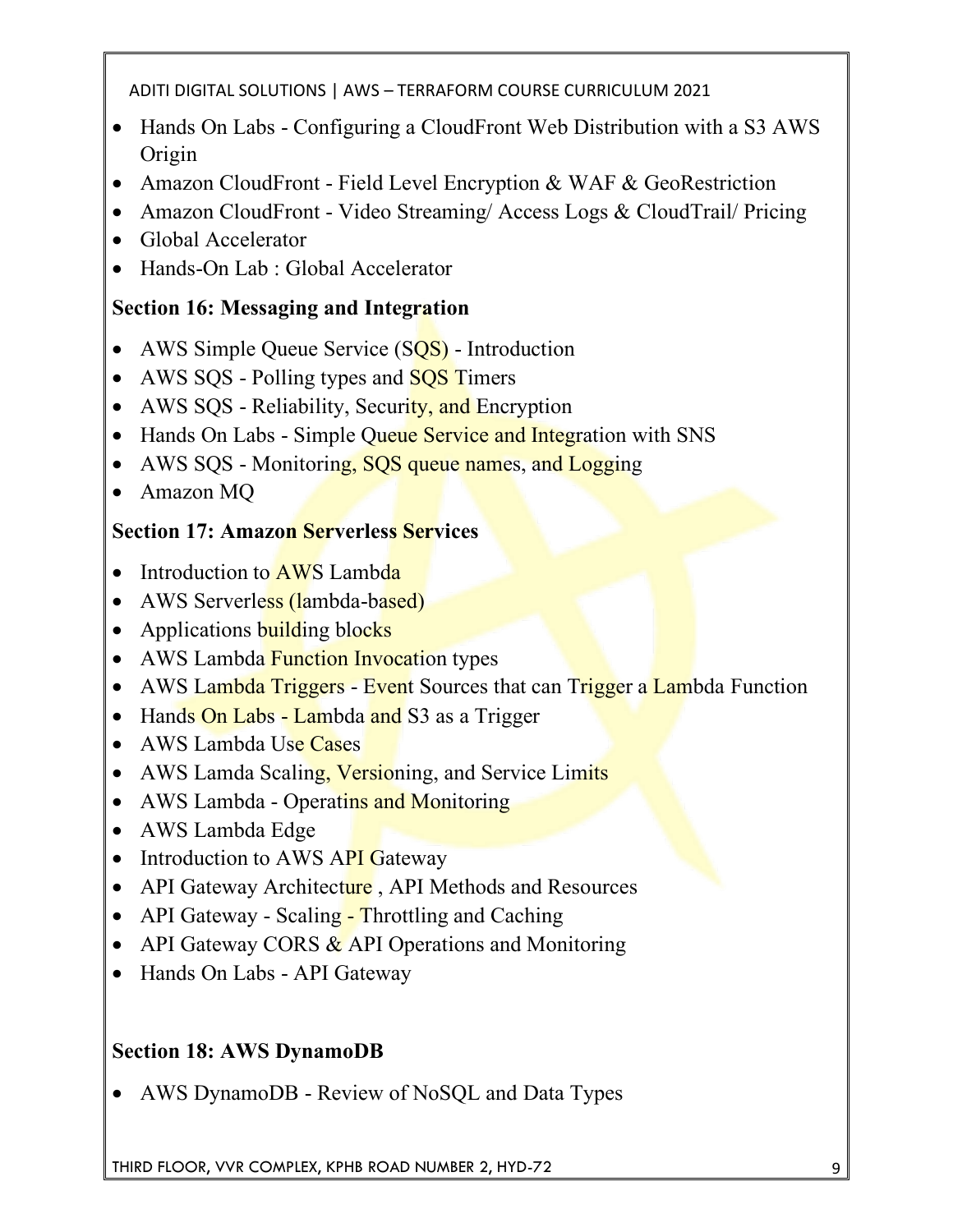- DynamoDB Introduction
- DynamoDB tables, components, Primary Key
- DynamoDB Table Throughput
- Hands On Labs Creating a DynamoDB Simple Key table and Global Tables
- DynamoDB Local and Global Secondary Indexes
- Hands on Labs DynamoDB Local and Global Secondar Indexes
- DynamoDB Local, Backup/Restore,
- Point in Time Reovery, and TTL
- Hands On Labs DynamoDB Point in Time Recovery, On Demand Backup and TTL
- DynamoDB Accelerator (DAX)
- DynamoDB Streams
- DynamoDB Transactions
- Amazon Neptune and DocumentDB
- (With MongoDB compatibility)
- DynamoDB Scalability, Throttling, and Limits

#### **Section 19: AWS Caching, Big Data, Data Streaming, Analytics, and IoT Services**

- Amazon Elastic Map Reduce Introduction
- AWS EMR Clusters, Nodes, and deployment in an AZ
- Amazon Elasticache Introduction
- Amazon ElastiCache Caching Strategies
- Amazon Elasticache for Memcached
- Amazon Elasticache for Redis

#### **Section 20:AWS Kinesis - Introduction**

- AWS Kinesis Introduction
- AWS Kinesis Data Streams
- AWS Kinesis Data Firehose
- AWS Kinesis Analytics

#### **Section 21:AWS Redshift - Introduction**

- AWS Redshift Introduction
- AWS Redshift Backup/Restore & Monitoring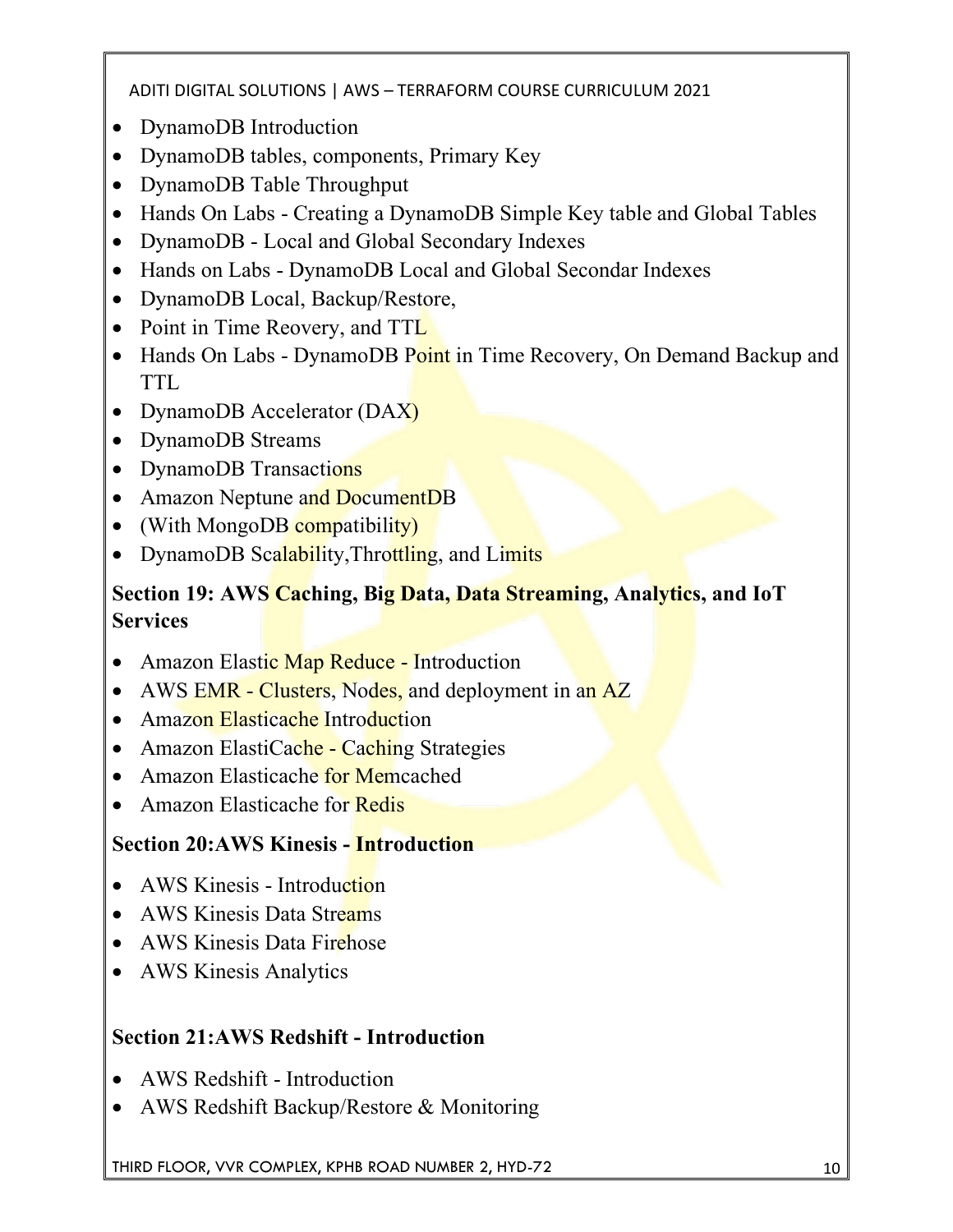- AWS Redshift High Availability, Data Durability, Scaling and Billing
- DynamoDB integration with RedShift and AWS EMR plus Best Practices

## **Section 22: AWS Services and Strategies for Deployment Management**

- Amazon CloudFormation
- Amazon CloudFormation Template Components
- Hands On Labs Creating a CF Stack, Updating a Stack, and Stack Change Sets
- Section 23 :AWS Ops Works
- AWS OpsWorks Introduction
- AWS Opsworks Stacks and Layers
- AWS OpsWorks Components
- AWS Elastic BeanStalk Introduction
- Elastic BeanStalk Components and Concepts
- Section 24: Amazon Elastic Container Services (ECS)
- AWS EC2 (Elastic) Container Service [ECS] Why we need it?
- AWS ECS Introduction to Docker
- Introduction to  $\angle$  AWS ECS
- AWS ECS Launch Types
- AWS ECS Task Definitions and Tasks
- AWS ECS and IAM Roles
- Elastic Kubernetes Service (EKS)

## **Section 25: Core Knowledge -Application Load Balancer**

- Classic Load Balancer Refresher and Weaknesses
- Introduction to Application Load Balancer
- ALB Components explained
- Hands on Labs Creating Route Targets and Application Load Balancer
- ALB Listener Rules
- ALB Content Routing (Host and Path based routing)
- ALB Containers and Microservices Support
- ALB and ECS Dynamic Host Port Mapping
- Hands-On Lab : ECS and Application Load Balancer
- Monitoring the ALB

## **Section 26: Amazon Network Load Balancer (NLB)**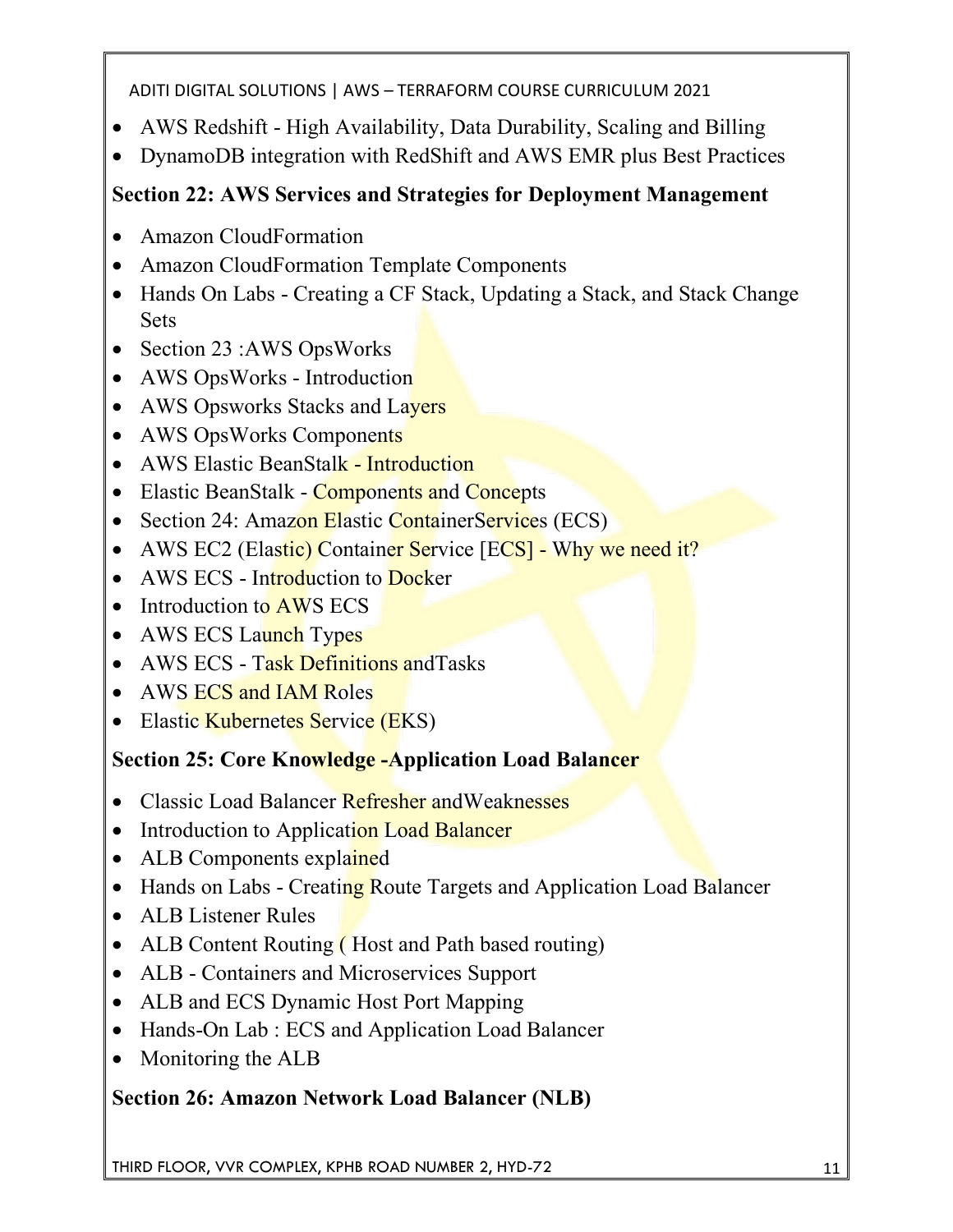- Amazon ELB Network Load Balancing (NLB) Agenda
- Quick Amazon ELB Recap
- Amazon NLB L2.5 Features and How it Works
- Amazon NLB Features and How itWorks (Cont.)
- Amazon NLB Supported Target Types
- Amazon NLB Source IP Address Preservation
- Amazon NLB Proxy Protocol Health Checks Monitoring
- Amazon NLB Troubleshooting Some Common Problems

#### **Section 27: AWS Identity and Access Management ( IAM ) and AWS Directory Services**

- AWS Directory Services -Introduction
- AWS Services AWS Microsoft Active Directory
- AWS Directory Service AWSMicrosoft AD
- AWS Directory Service AWS Simple AD
- AWS Services AWS Directory
- Services AWS Connector
- AWS Identity and AccessManagement (IAM) Introduction
- $\bullet$  IAM Features
- IAM Elements
- IAM Elements (Actions and
- IAM & Identity Federation
- IAM Identities Groups, Roles and Temporary Credentials
- IAM Identity-based and Resource-based policies
- IAM Users deep dive
- IAM User Credentials detailed
- IAM Roles
- IAM Service Roles
- IAM Role Delegation
- AWS Cross-Account Access
- Cross Account Access with External ID
- IAM Users and Roles When to use what?
- IAM Logging using AWS CloudTrail
- IAM Best Practices
- Security Token Service (STS) -Introduction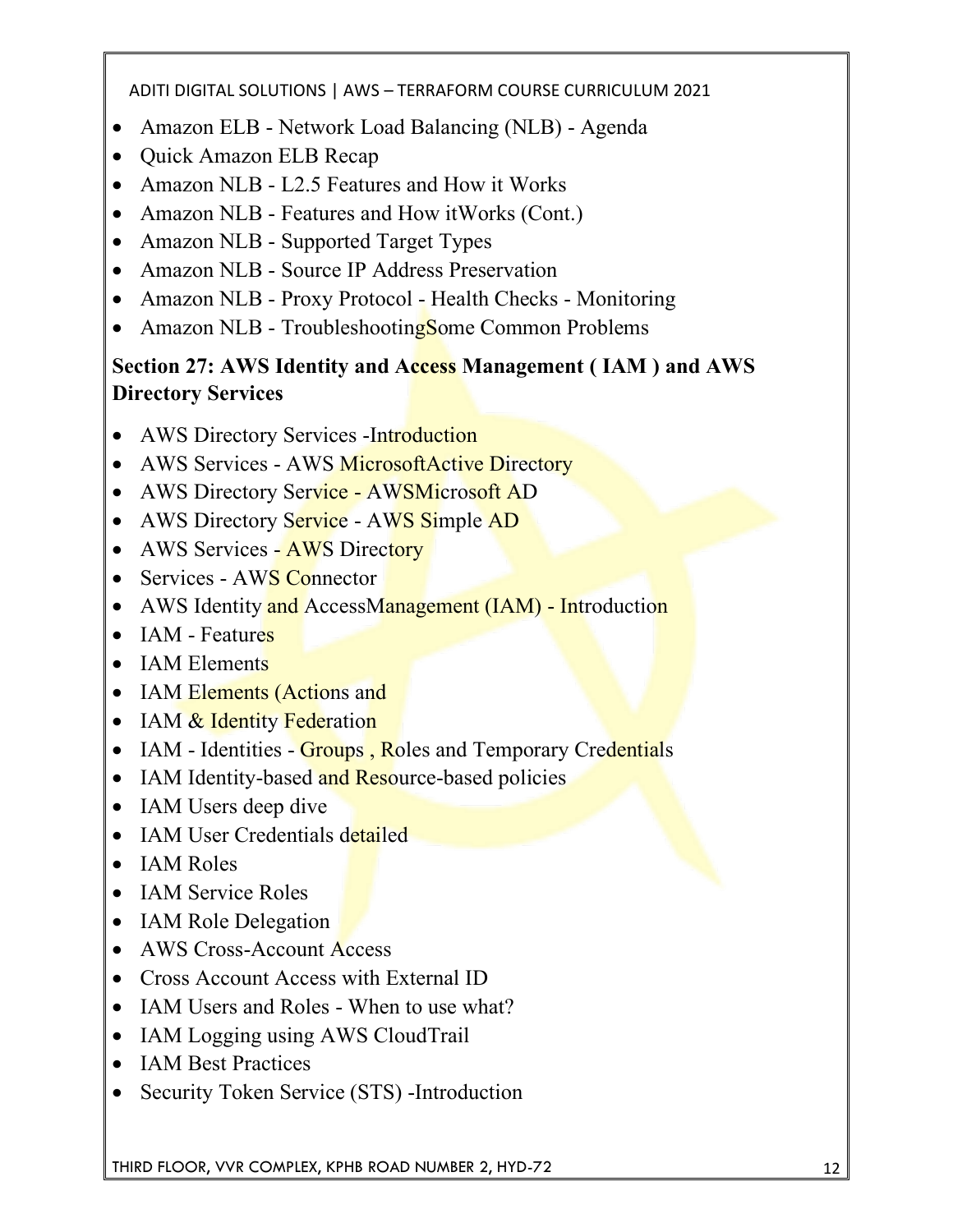- WebID Federation and STSCredentials
- Using STS Security Credentials -WebID Federation example
- Web Identity Federation using STS
- Identity Federation with SAML 2.0 -AWS API Access
- Identity Federation with SAML 2.0(Console Access)
- AWS Single Sign-On (SSO)
- AWS Web Application Firewall (WAF)
- Hands-On Lab : AWS WAF

#### **Section 28: Amazon Data Migration Services and Hybrid Cloud**

- AWS Snowball
- AWS Snowball, Snowball Edge, Snowmobile
- AWS Storage Gateway Snowball -
- VM Import/Export
- AWS Database Migration Service (AWS DMS)
- AWS Database Migration Services How it works and Schema Conversion Tool (SCT)
- AWS DMS Components Replication Instance, Multi AZ, DMS and VPC
- AWS Server Migration Service (SMS)

# **Cloud Automation tool: Terraform HashiCorp Certified: Terraform Associate**

- 1 Understand infrastructure as code (IaC) concepts
- 1a Explain what IaC is
- 1b Describe advantages of IaC patterns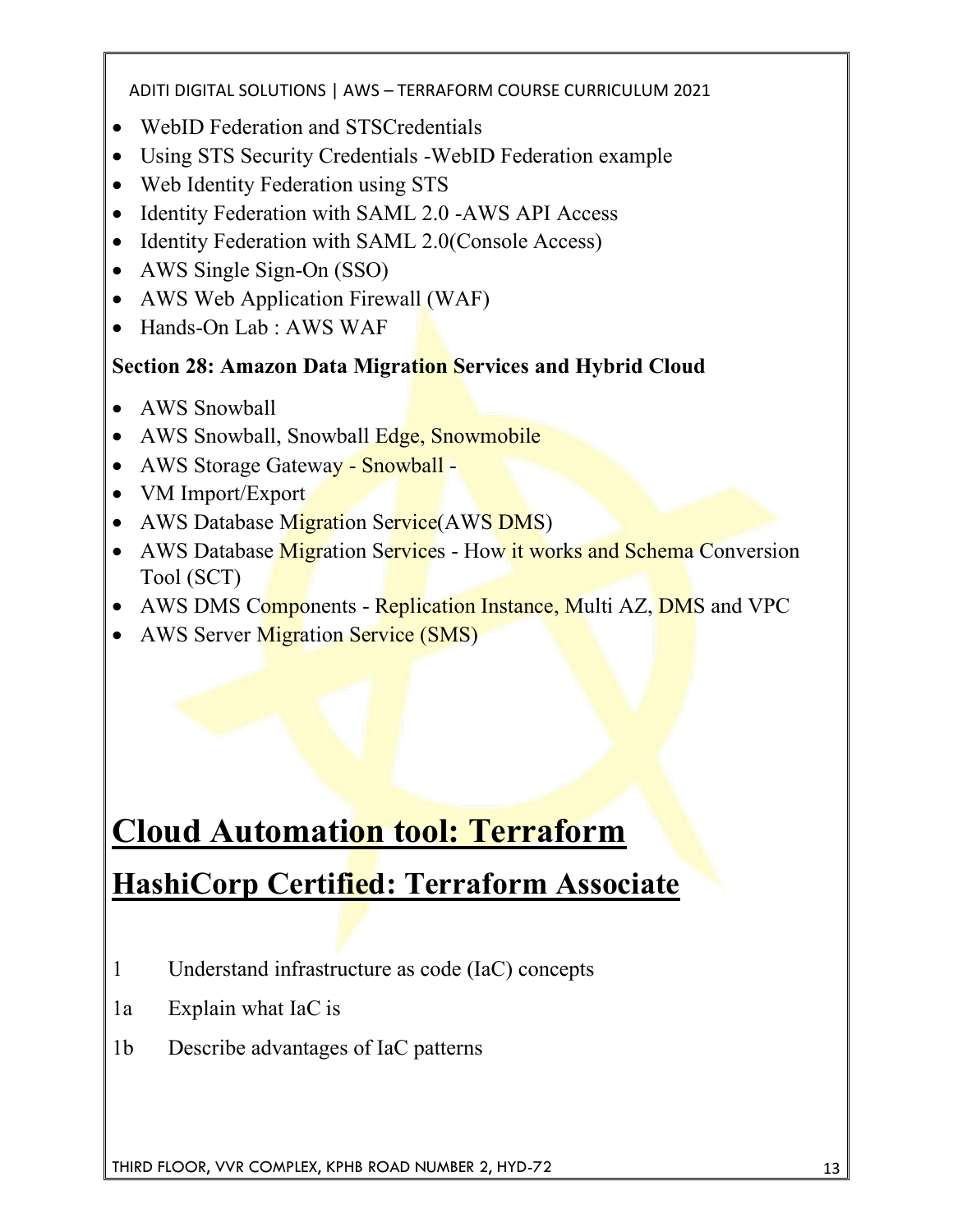- 2 Understand Terraform's purpose (vs other IaC)
- 2a Explain multi-cloud and provider-agnostic benefits
- 2b Explain the benefits of state

3 Understand Terraform basics

3a Handle Terraform and provider installation and versioning

3b Describe plugin based architecture

3c Demonstrate using multiple **providers** 

3d Describe how Terraform finds and fetches providers

3e Explain when to use and not use provisioners and when to use local-exec or remote-exec

4 Use the Terraform CLI (outside of core workflow)

4a Given a scenario: choose when to use terraform fmt to format code

4b Given a scenario: choose when to use terraform taint to taint Terraform resources

4c Given a scenario: choose when to use terraform import to import existing infrastructure into your Terraform state

4d Given a scenario: choose when to use terraform workspace to create workspaces

4e Given a scenario: choose when to use terraform state to view Terraform state

4f Given a scenario: choose when to enable verbose logging and what the outcome/value is

5 Interact with Terraform modules

5a Contrast module source options

5b Interact with module inputs and outputs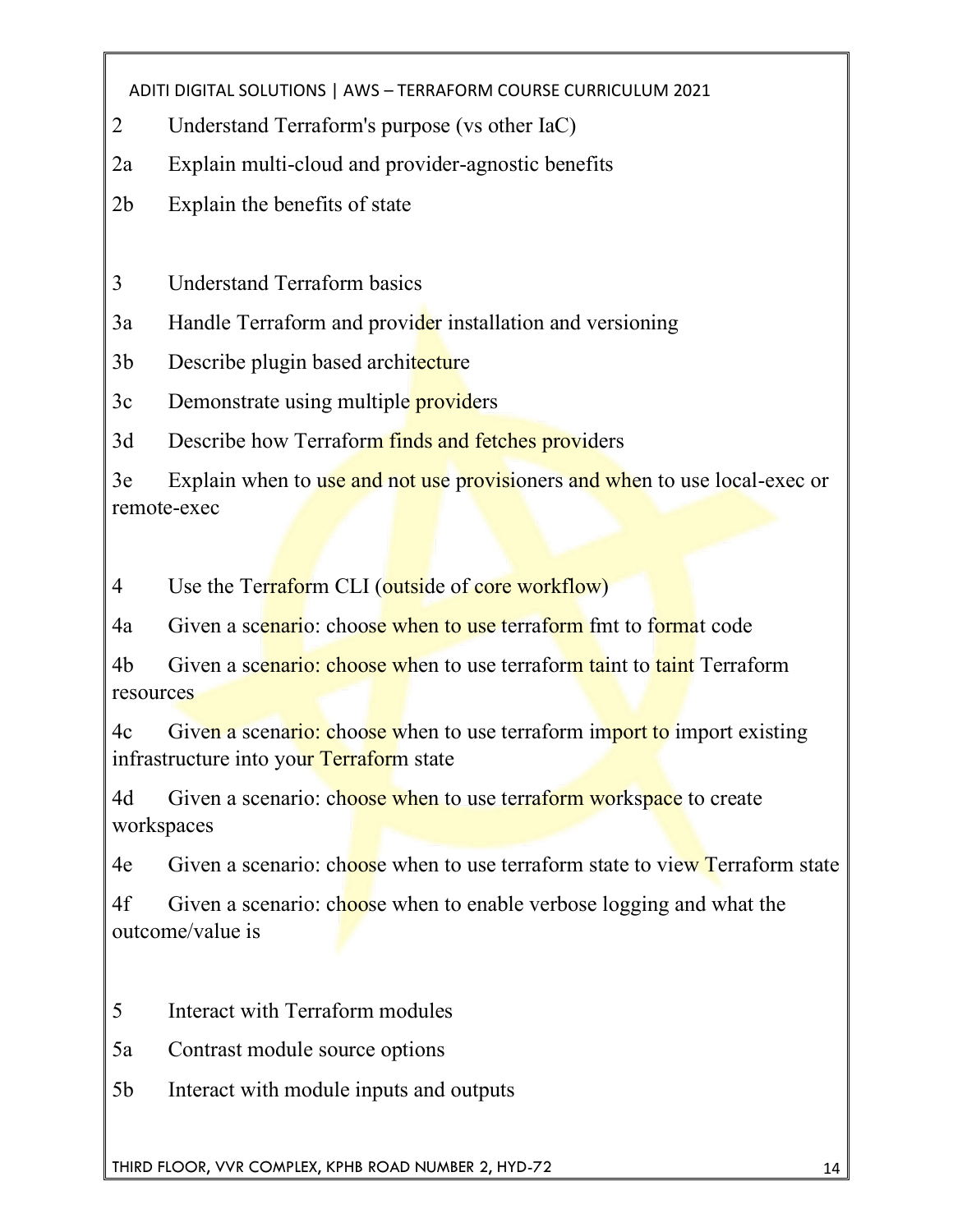- 5c Describe variable scope within modules/child modules
- 5d Discover modules from the public Terraform Module Registry
- 5e Defining module version
- 6 Navigate Terraform workflow
- 6a Describe Terraform workflow (Write  $\rightarrow$  Plan  $\rightarrow$  Create)
- 6b Initialize a Terraform working directory (terraform init)
- 6c Validate a Terraform configuration (terraform validate)
- 6d Generate and review an execution plan for Terraform (terraform plan)
- 6e Execute changes to infrastructure with Terraform (terraform apply)
- 6f Destroy Terraform managed infrastructure (terraform destroy)

#### 7 Implement and maintain state

- 7a Describe default local backend
- 7b Outline state locking
- 7c Handle backend authentication methods
- 7d Describe remote state storage mechanisms and supported standard backends
- 7e Describe effect of Terraform refresh on state
- 7f Describe backend block in configuration and best practices for partial configurations
- 7g Understand secret management in state files
- 8 Read, generate, and modify configuration
- 8a Demonstrate use of variables and outputs
- 8b Describe secure secret injection best practice
- 8c Understand the use of collection and structural types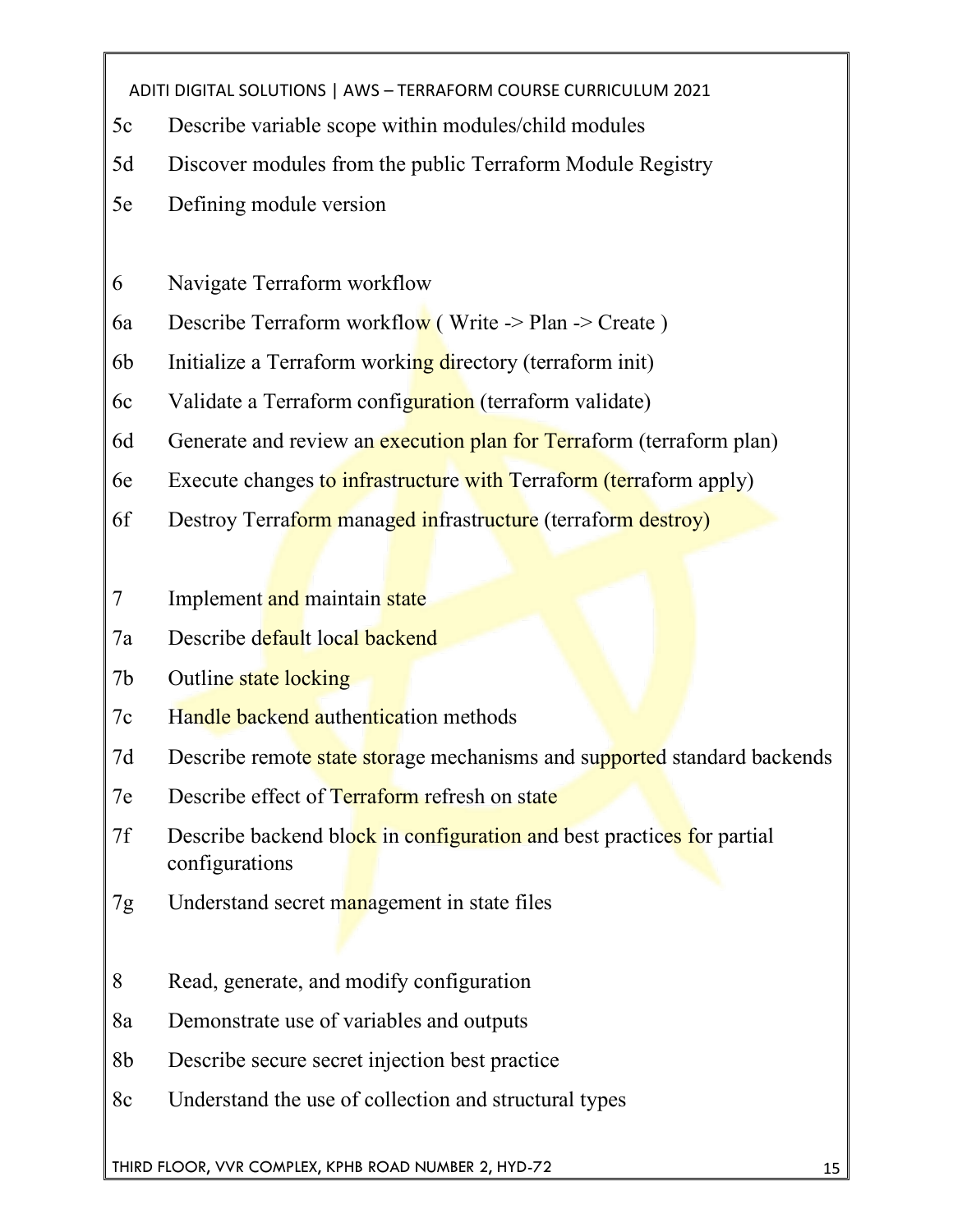- 8d Create and differentiate resource and data configuration
- 8e Use resource addressing and resource parameters to connect resources together.
- 8f Use Terraform built-in functions to write configuration
- 8g Configure resource using a dynamic block
- 8h Describe built-in dependency management (order of execution based)
- 9 Understand Terraform Cloud and Enterprise capabilities
- 9a Describe the benefits of Sentinel, registry, and workspaces
- 9b Differentiate OSS and TFE workspaces
- 9c Summarize features of Terraform Cloud

## **Automate AWS services using Terraform**

Introduction to Terraform

Terraform Overview

Terraform Features

Automate AWS services using Terraform

VPC

EC2